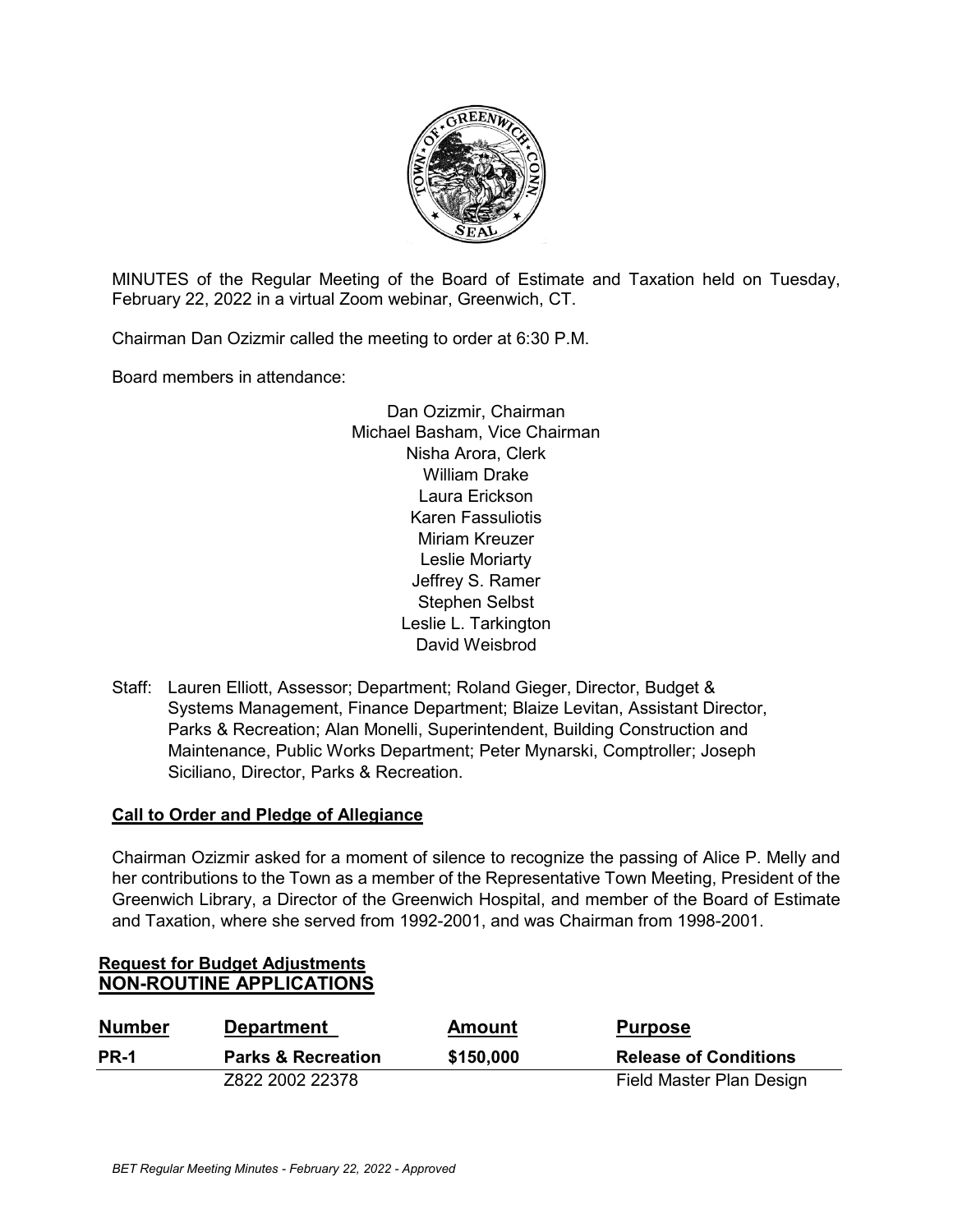Ms. Tarkington commented that the Parks & Recreation (P&R) requested the release of conditions on \$150,000 to continue work on the Field Master Plan based on fulfilling the Conditions of Release: Key Findings and the costs breakout of water table testing, soil sample testing and research for placement of drainage or the initial parks selected include: Upper Havemeyer, Moretti, Central Middle School sport field, Binney Park sport field and Eastern Greenwich Civic Center. The completion of this design phase would provide a baseline for each site and would allow prioritized based on findings. The Budget Committee voted 4-0-0. Motion carried.

> Upon a motion by Mr. Ozizmir, seconded by Ms. Tarkington, to approve the Release of Conditions on \$150,000 for the P&R Field Master Plan Design, the Board voted 12-0-0. Motion carried.

**PS-1 Parking Services \$1,000,000 Release of Conditions** G219 Various **Parking Services Budget** 

Ms. Tarkington reported that the Parking Department's year-to-date financial statement had been approved by Mr. Gieger after adjusting Parking Service Operating and Capital Budgets. The Budget Committee voted 4-0-0. Motion carried.

> Upon a motion by Mr. Ozizmir, seconded by Ms. Erickson, to approve the Release of Conditions on \$1,000,000 for the Parking Services Budget, the Board voted 12-0-0. Motion carried.

| <b>PW-2</b> | <b>Public Works</b> | \$4,040,000 | <b>Additional Appropriation</b> |
|-------------|---------------------|-------------|---------------------------------|
|             | B345 56560 22326    |             | Eastern Greenwich CC            |

Ms. Tarkington reported that even the lowest bid responding to the Eastern Greenwich Civic Center RFP had exceeded the original estimated costs by \$4 million. The Committee learned that requests by Planning & Zoning and the Architectural Review Board, as well as the supply chain cost increases were responsible for the higher cost beyond Public Works estimates. The Budget Committee voted 3-0-1 with Ms. Arora abstaining. Ms. Arora noted that her abstention at the Budget Committee was due to two reasons – first, that the bid for this proposal had gone out during the  $3<sup>rd</sup>$  and  $4<sup>th</sup>$  quarter of 2021 when supply/demand for certain materials including steel were at unprecedented highs. Second, Ms. Arora noted an item on the bid document for \$2.6MM site work did not have a public works estimate.

> Upon a motion by Mr. Ozizmir, seconded by Ms. Tarkington, to approve the additional appropriation of \$4,040,000 for the rebuilding of the Eastern Greenwich Civic Center, the Board voted 12-0-0. Motion carried.

BET Members Fassuliotis, Moriarty, Selbst and Ozizmir expressed their thanks to Mr. Monelli on his upcoming retirement and expressed appreciation for his professionalism, knowledge, and contribution to the Town as Superintendent of Building Construction and Maintenance for the Department of Public Works.

| $F1-2$ | <b>Finance Department</b> | \$4,040,000 | <b>Authorizing Bonding Resolution</b> |
|--------|---------------------------|-------------|---------------------------------------|
|        | B345 56560 22326          |             | <b>Financing Eastern Greenwich CC</b> |

Mr. Mynarski commented that the amount of the Bonding request will be bonded in January 2023. Ms. Tarkington reported that the Budget Committee voted 4-0-0.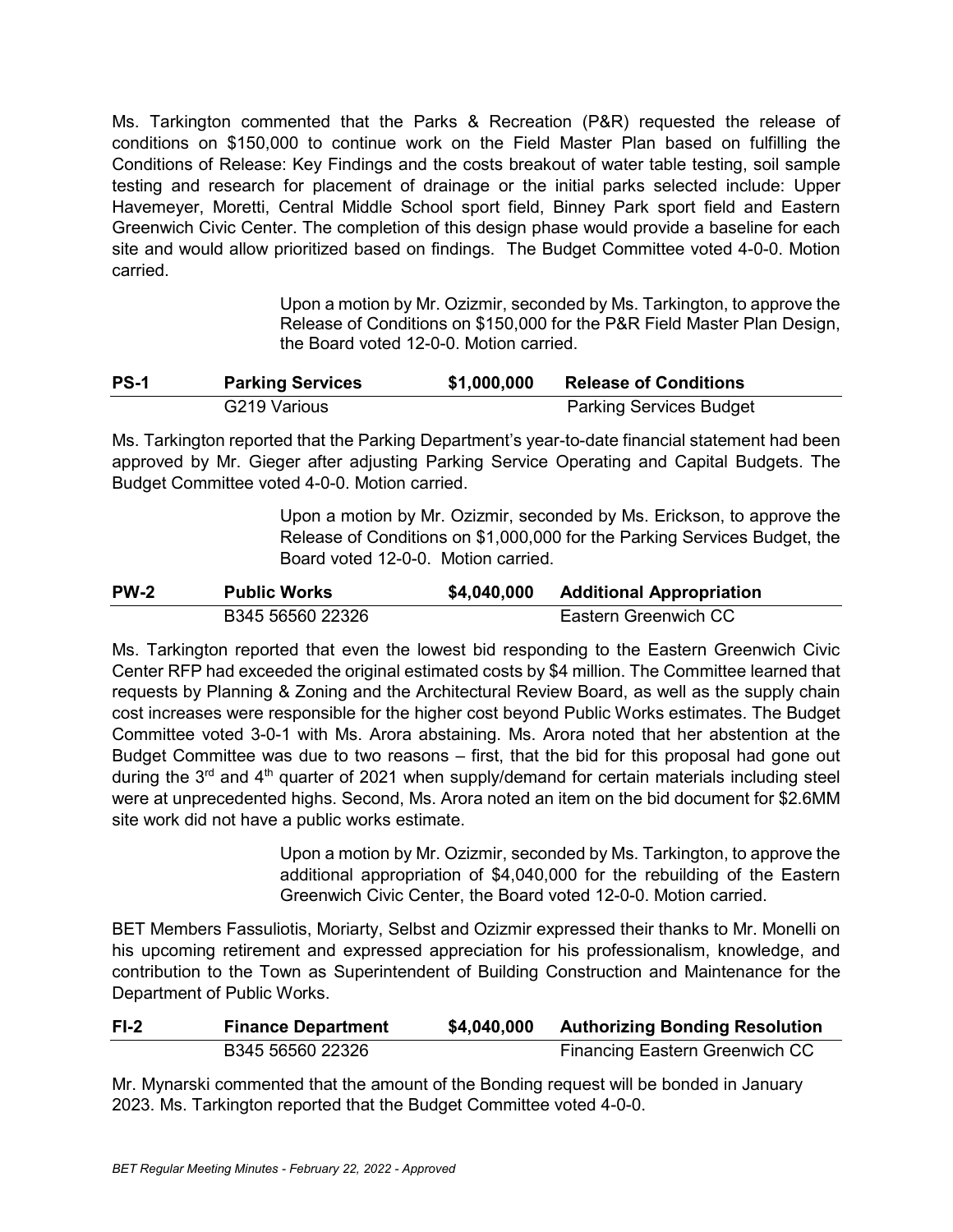Upon a motion by Ms. Moriarty, seconded by Ms. Tarkington, to authorize a Bonding Resolution of \$4,040,000 to finance the additional appropriation for the Eastern Greenwich Civic Center, the Committee, and the Board voted 12-0-0. Motion carried.

Upon a motion by Ms. Tarkington, seconded by Ms. Moriarty, to move the Board of Assessment Appeals from a Routine Application to a Non-Routine Application, the Board voted 12-0-0. Motion carried.

# **BA-1 Board of Assessment Appeals \$3,500 Additional Appropriation A136 51300 Temporary Salaries**

Ms. Tarkington remarked that the Chairman of the Board of Assessment Appeals, made a request for an additional appropriation of \$1,000 for temporary salaries for temporary salaries in anticipation of a higher volume of residential appeals during following the 2021 Grand List Residential Property Revaluation.

> Upon an amended motion by Ms. Tarkington, seconded by Ms. Moriarty, to amend the appropriation from \$3,500 to \$4,500 for temporary salaries for Board of Assessment Appeals Hearings, the Board voted 12-0-0. Motion carried.

> Upon an amended motion by Mr. Basham, seconded by Ms. Erickson, to approve an appropriation of \$4,500 for temporary salaries for Board of Assessment Appeals Hearings, the Board voted 12-0-0. Motion carried.

## **ASSESSOR'S REPORT**

The Town Assessor, Ms. Elliott, highlighted the following items from her written monthly report: The Board of Assessment Appeals received 650 to 675 tax appeals for Hearings in March; Senior Tax Relief applications started to come in on February 1<sup>st</sup> and need to be returned by the deadline of May 16<sup>th</sup>, 2022. The Assessor suggested that the BAA adjustments could possibly be as much as \$220,000,000 but would likely not exceed 2015's revaluation adjustments of \$162,000,000. A member of the Committee asked if the Assessor had considered placing the application online in the Department's area on the Town's website. Ms. Elliott was commended by another Committee member for accomplishing the Grand List Revaluation without having to request an extension unlike the 2001, 2005, 2010 and 2015 Revaluations which all utilized the 30-day extension.

> Upon a motion by Ms. Tarkington, seconded by Mr. Ramer, the Board voted 12-0-0 to accept the Assessor's Report. Motion carried.

# **COMPTROLLER'S REPORT**

Comptroller Mynarski drew the Board's attention to topics in his written Report for possible discussion or questions: the importance of increasing residents' awareness of all of the Town's Capital Projects; as a result of a recent sale of MUNIS software, its name will become Enterprise ERP (Enterprise Resource Planning) with an enhanced integrated application; the names of RFP responders for the new External Auditor 5-year contract will not be made public until the Audit Committee interviews the applicants and the Purchasing Department agrees. The incumbent's contract ends June 30, 2022; the history of the OPEB Trust Fund and recent changes were discussed. The OPEB Trust fund was initially formed by the town as a special revenue fund and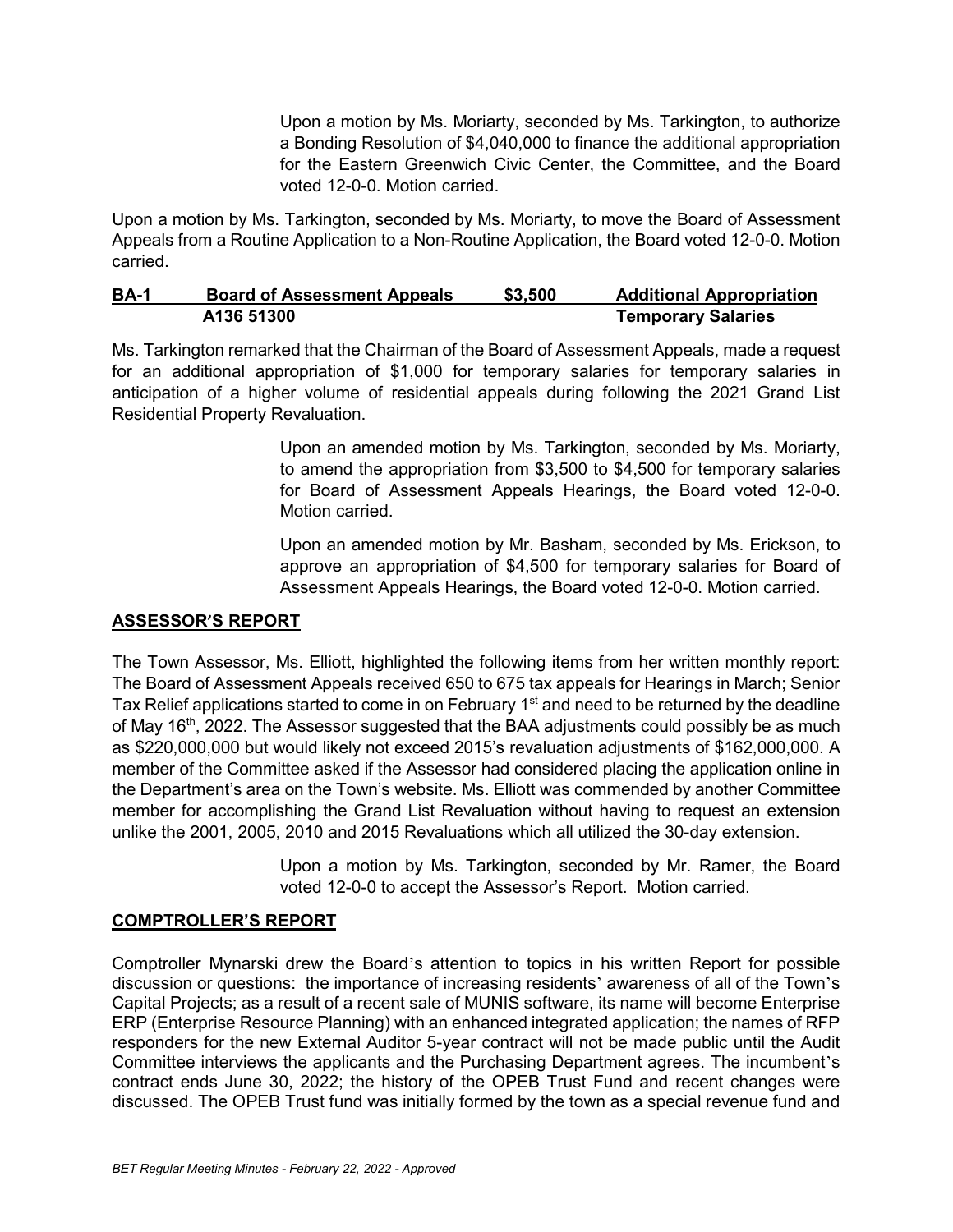run by BET members – it became a trust fund in January 2008 and formed its own board of four members. The OPEB trust Board has lost two members and can no longer assemble a quorum. While the OPEB Trust Board issue is unresolved, solutions are being explored. The Vanguard OICO for the Trust assumed investment responsibilities for the Trust Portfolio as of February 1, 2022.

> Upon a motion by Ms. Tarkington, seconded by Ms. Moriarty, the Board voted 12-0-0 to accept the Comptroller's Report. Motion carried.

## **TREASURER'S REPORT**

Upon a motion by Ms. Tarkington, seconded by Ms. Moriarty, the Board voted 12-0-0 to accept the Treasurer's Report. Motion carried.

## **BET Standing Committee Reports**

No reports were scheduled.

### **BET Liaison Reports**

No reports were scheduled.

## **BET Special Project Team Reports**

No reports were scheduled.

### **OLD BUSINESS**

No topic was scheduled for discussion.

### **NEW BUSINESS**

### • **2021 Annual Report**

Upon a motion by Ms. Erickson, seconded by Mr. Basham, to approve the Annual Report, the Board voted 12-0-0. Motion carried.

### **Approval of BET Meeting Minutes**

Upon a motion by Mr. Selbst, seconded by Ms. Tarkington, to approve the Minutes of the Regular BET Meeting held on January 18, 2022 as amended for two scribener's errors, the Board voted 12-0-0. Motion carried.

### **Chair's Report**

Chairman Ozizmir thanked the Budget Committee, all Department heads, and staffs for the efforts made to accomplish presentations at the annual Departmental Hearings. He noted that the Board may be asked for additional interim appropriations to address Central Middle School repairs from the Board of Education. This is due to the findings from the engineering report that cited potential safety concerns at Central Middle School. These interim requests would require